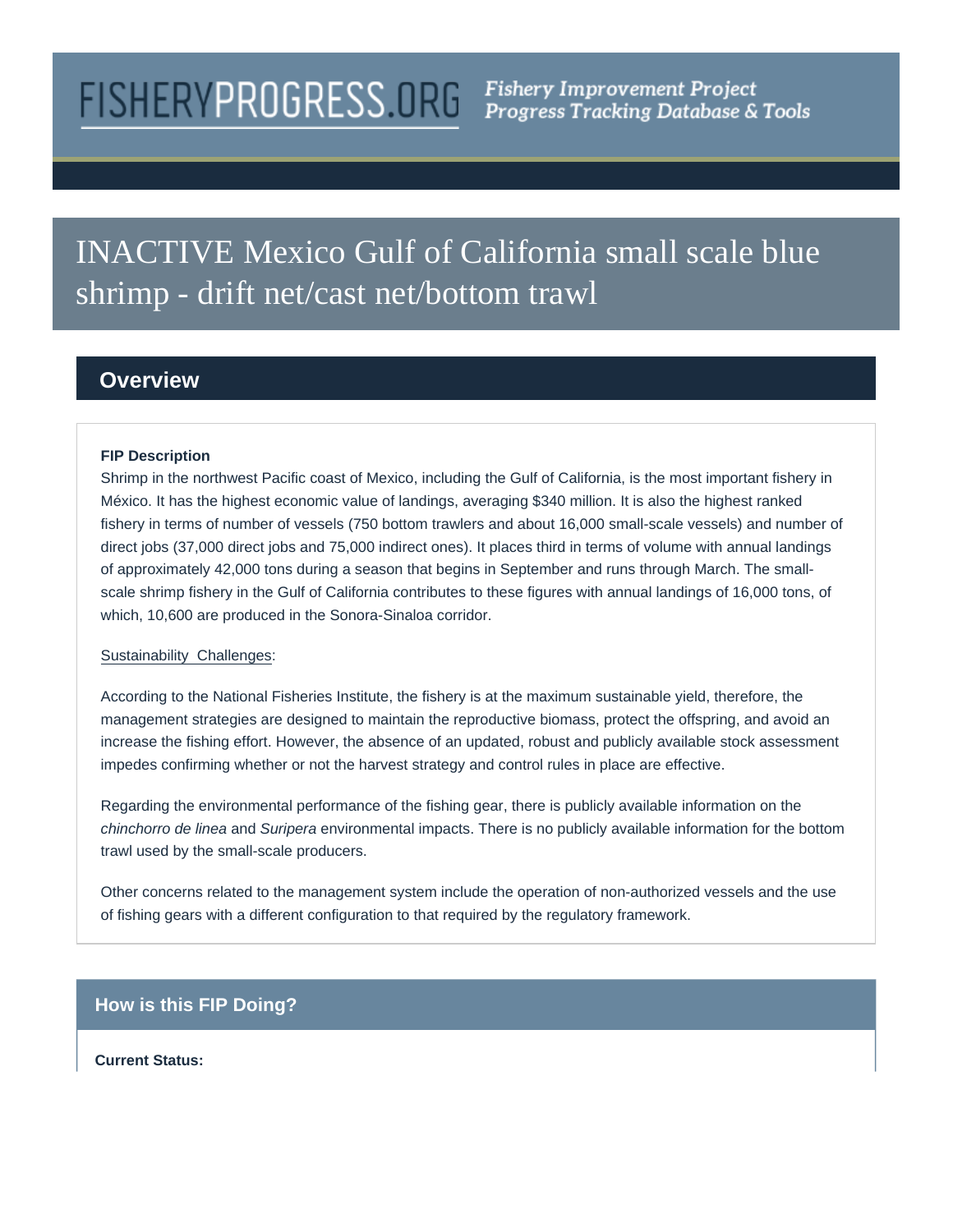| 43%<br>$A^{0}$<br>50%<br>4%<br>e su |
|-------------------------------------|
|-------------------------------------|

**% of Indicators Tracked** Basic FIPs may focus their workplans on a subset of the indicators. This shows the proportion of total indicators the FIP is working on.

| 93%                                                                                               |  |  |  |  |  |  |  |
|---------------------------------------------------------------------------------------------------|--|--|--|--|--|--|--|
| Actions Progress This shows the proportion of actions in the workplan that the FIP has completed. |  |  |  |  |  |  |  |
| 75%                                                                                               |  |  |  |  |  |  |  |

**Actions Overview** This shows the proportion of actions that are behind schedule, on track,completed, or not yet started.

| <b>Behind</b> | <b>On Track</b> | Complete | Future ' |
|---------------|-----------------|----------|----------|
| 25%           | 0%              | 75%      | 0%       |

**Red Indicator Progress** This shows the proportion of actions specifically addressing red indicators that are behind schedule, on track, completed, or not yet started. This helps users understand the progress the FIP is making on the biggest challenges in the fishery.

| <b>Behind</b> | <b>On Track</b> | <b>Complete</b> | <b>Future</b> |
|---------------|-----------------|-----------------|---------------|
| $0\%$         | $0\%$           | 100%            | $0\%$         |

#### **FIP Objective(s)**

#### FIP Goal:

By the end of 2021, the FIP aims to achieve a management performance in accordance with the MSC indicators for sustainable fisheries.

#### FIP Outcomes:

- By the end of 2021, there is a system in place for the continuous assessment of the shrimp populations targeted by the fishery.
- By the end of 2021, the fishery's environmental impacts are evaluated and mitigation strategies are identified.
- By the end of 2021, the supply chain is in full compliance with fishery regulations while increasing its accountability.

#### **FIP Type**

**Basic**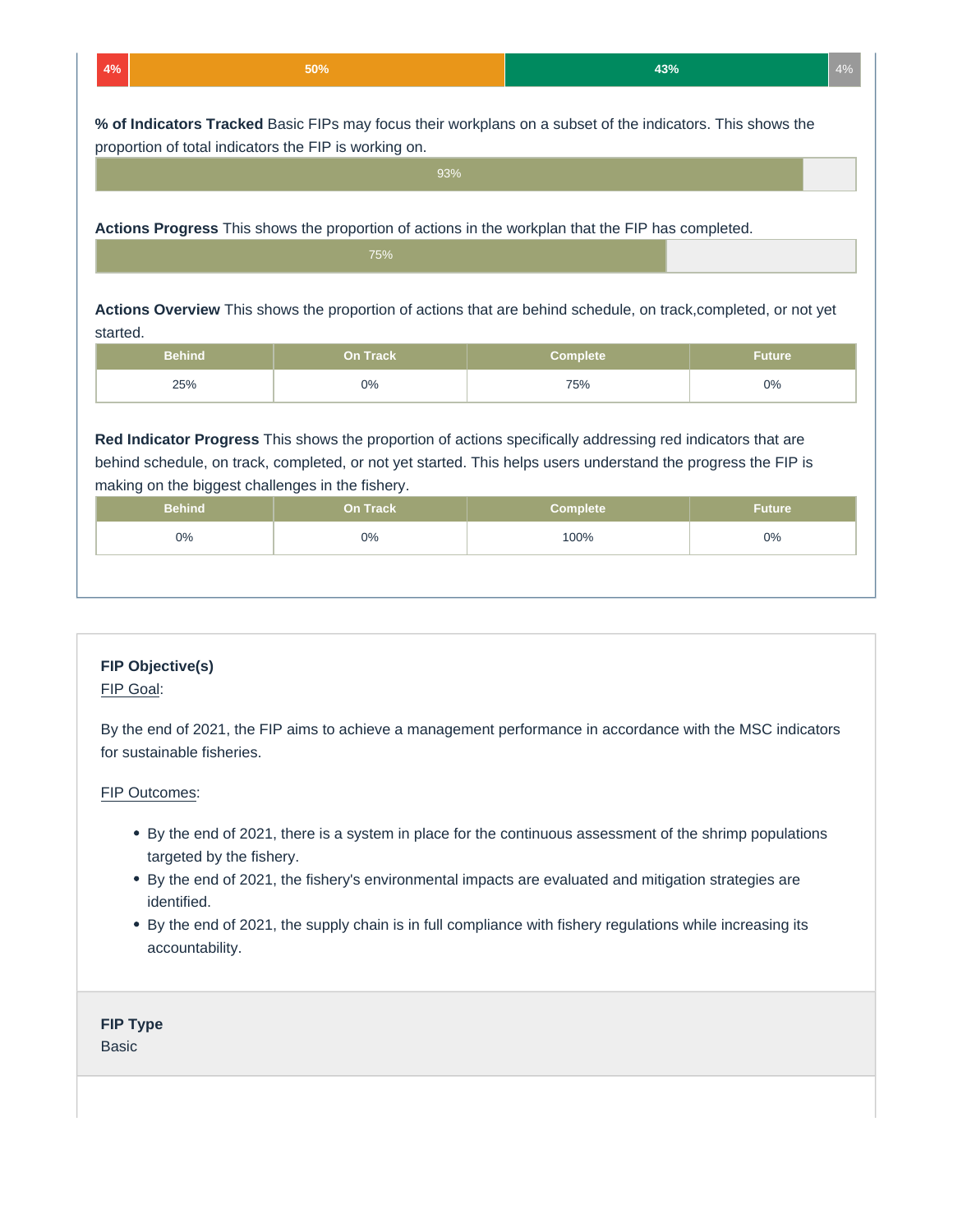FIP Stage Stage 5: Improvements on the Water

Start and Projected End Dates September, 2018 - December, 2021

#### Species

Common Name Blue Shrimp Scientific Name Litopenaeus stylirostris

#### Gear Type

[Bottom Trawl](https://fisheryprogress.org/product-and-gear-type/bottom-trawl)

[Cast Net](https://fisheryprogress.org/product-and-gear-type/cast-net)

**[Driftnet](https://fisheryprogress.org/product-and-gear-type/driftnet)** 

#### Location

FAO Major Fishing Area

[Area 77 \(Pacific, Eastern Central\)](https://fisheryprogress.org/fao-major-fishing-areas/area-77-pacific-eastern-central)

Exclusive Economic Zones

**Country** 

Mexico

Geographic Scope Gulf of California on the shores and coastal lagoons of Sinaloa and Sonora States

Estimated Total FIP Landings 7500 metric tons

FIP Leads